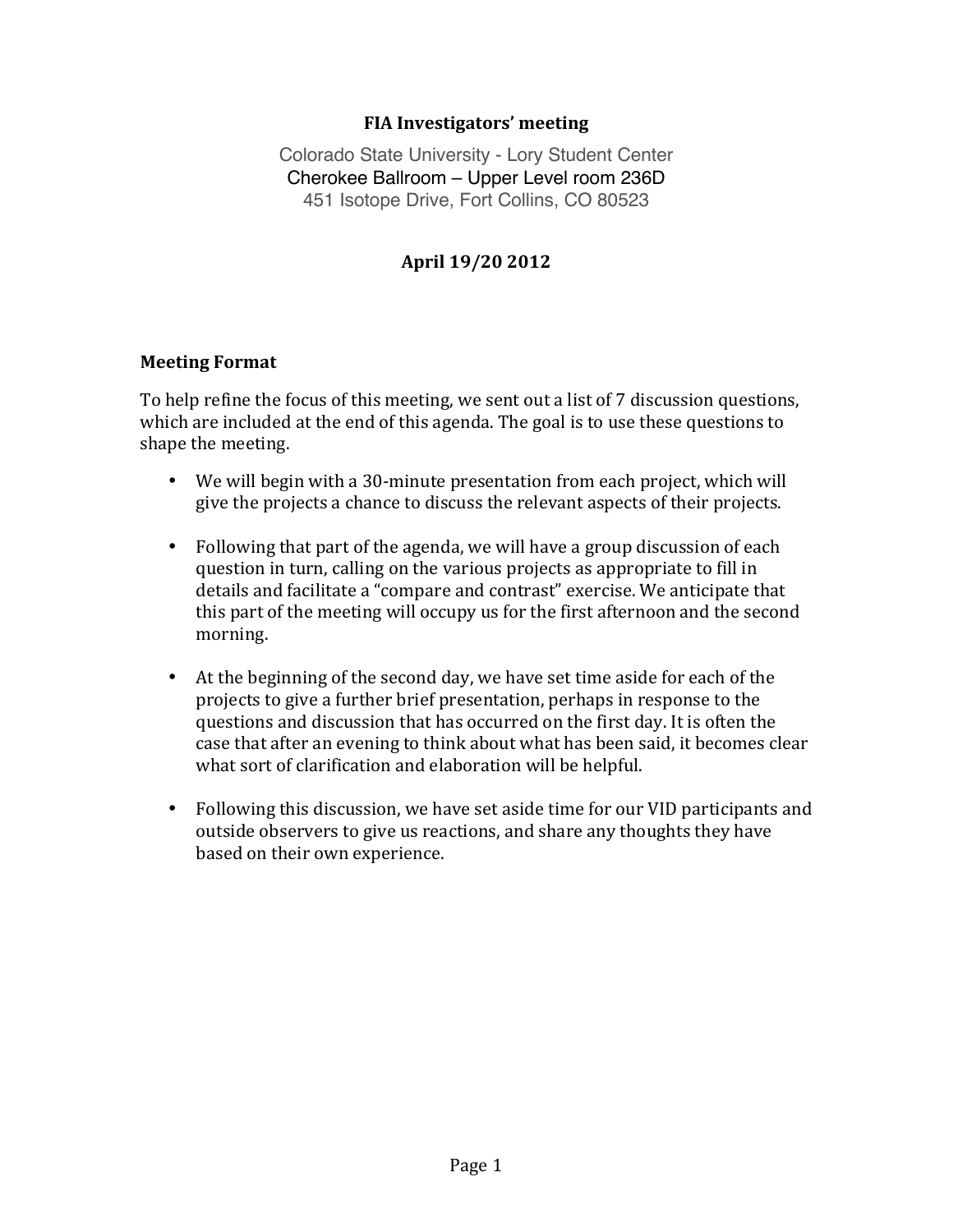# Agenda - Thursday, April 19

# *Day 1: Cherokee Ballroom 236D, upper level, Lory Student Center*

8:00-9:00 Buffet breakfast available in Room 230

9:00-9:15 Introduction and summary of objectives

### *Part 1: project presentations*

9:15-9:45 Named Data Networking 9:45-10:15 XIA 10-15-10:45 MobilityFirst 10:45-11: 00 Break, in Room 230 11:00-11:30 Nebula 11:30-12:00 ChoiceNet 12:00-1:00 Lunch 1:00-1:30 Introduction of outsiders and VID participants

### *Part 2: Topic discussions*

- 1:30-5:00 discussion of questions
- 2:30-3:00 Break in Room 230
- 5:45 Board bus for dinner outside the Lory Student Center
- 6:00 Board bus for dinner at Hilton Ft. Collins
- 6:30 Dinner at Fort Collins Country Club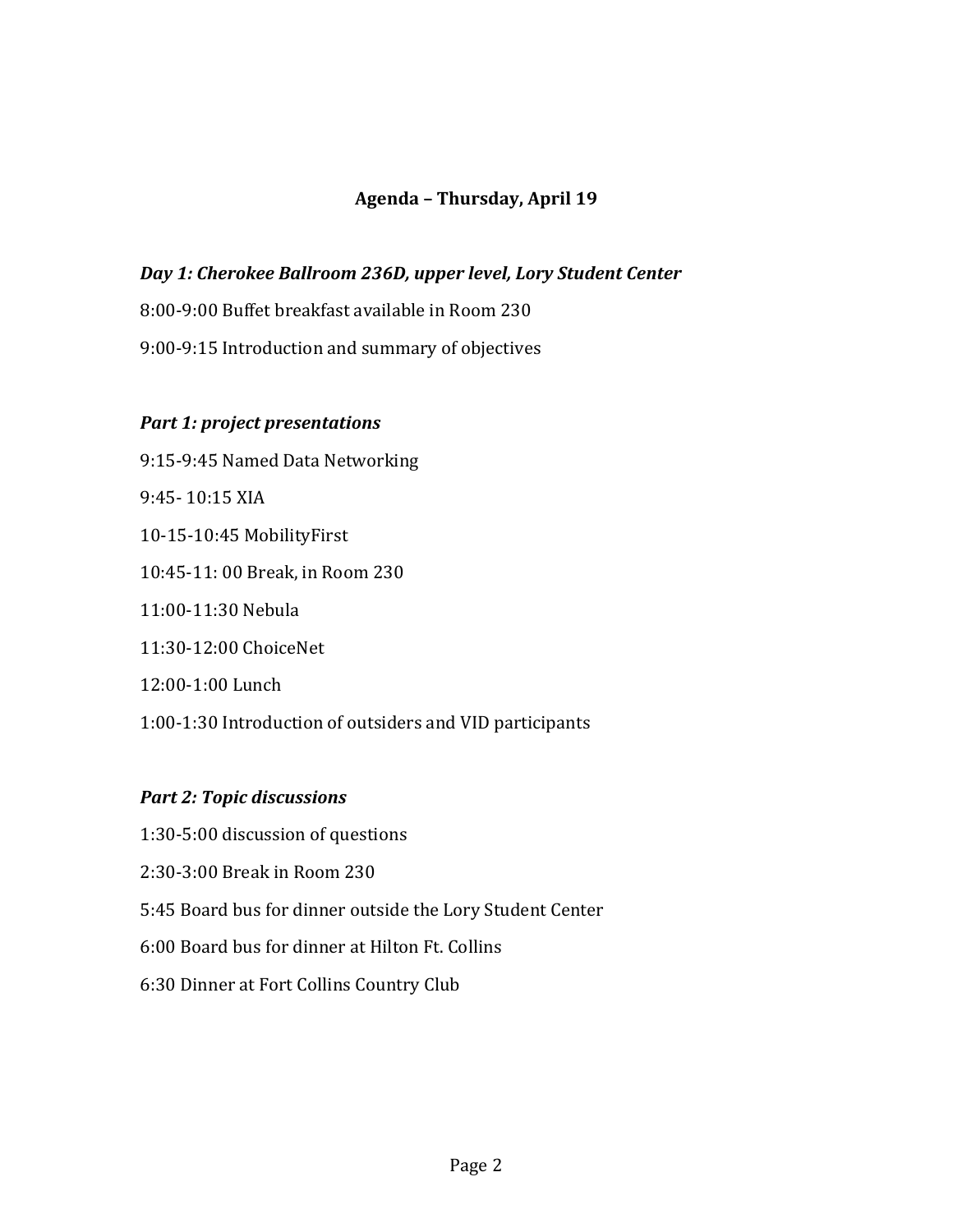## Agenda – Friday, April 20

### *Day 2: Cherokee Ballroom 236D, upper level, Lory Student Center*

#### 8:00-9:00 Breakfast in Long's Peak Room 264

9:00-10:15 Day two reprise of project presentations: 10-15 minutes each.

- Named Data Networking
- XIA
- MobilityFirst
- Nebula
- ChoiceNet

### 10:15-10:30 Morning Break outside meeting room

- 10:30-12:00 Discussion continued
- 12:00-1:00 boxed lunch available in Long's Peak Room 264
- 1:00-1:15 Discussion of future FIA meetings (NSF)
- 1:15-3:00 Presentation/responses from VID participants/outsiders
- 3:00-3:30 time buffer allowance

3:30 adjourn

The timing of the discussions is hard to predict, as is the timing of the various presentations on day 2. So the overall timing may be variable, but we will work for adjournment by 3:30.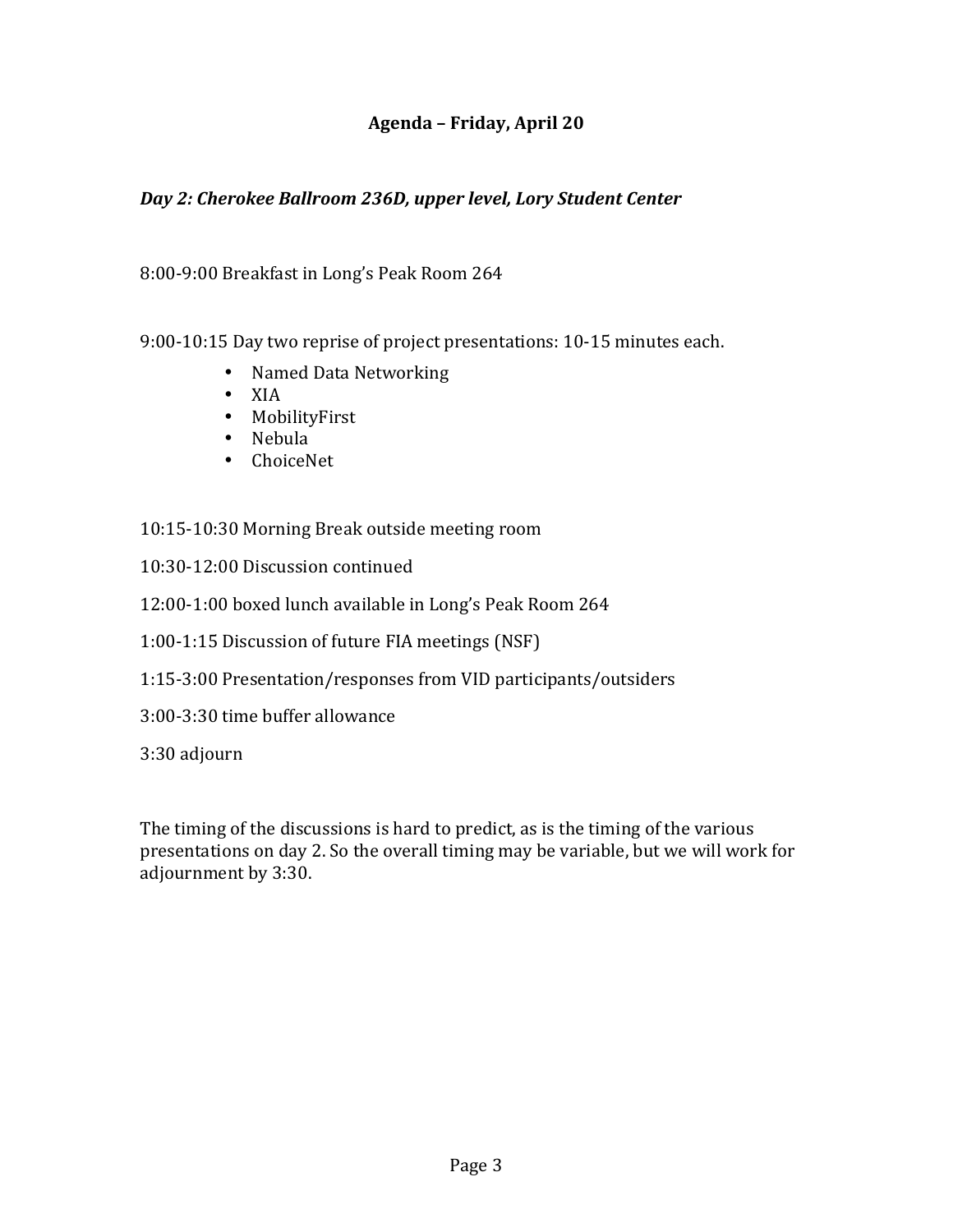# **The discussion questions**

Who are the service providers in your architecture, and what is the resulting provider ecosystem? (Some of the FIA architectures seem to presume a provider ecosystem similar to today: a connected set of packet forwarders. Some presume other services related to carriage, such as storage providers.)

• What is the incentive of each of these actors to enter into their line of business? Where would your architecture require payments among actors to sustain viability?

Options for control: which actors can influence the behavior of a transfer?

- Does your architecture provide user control over aspects of service selection: routes, service qualities, or providers of support service (e.g. like DNS in today's Internet)?
- To what extent does your architecture support or resist the goals of those who wish to control access to classes of information (e.g. governments, rights-holders). How does this position influence the balance of power in your network, and its viability? Which actors have the ability (or perhaps the *easy* ability) to block communication among willing end-points?
- IP addresses accidentally turned out to be scarce resources, for no good reason. What features of your architecture might turn out to be "scarce" resources" or resources over which some potentially powerful actor could exercise control?
- Do you have hierarchies with single points of control at the root? Is there information you share with partners that has to be signed by a trusted third party?
- Are there policies that you have explicitly embedded in your design?

What is the range of services that the system provides to the higher layers?

- Compared to today's Internet, would you expect the same sort of commercial entities at the higher layers?
- For example, (especially in the context of those architectures that emphasize information retrieval), would you imagine that there would be CDNs operating on top of your architecture?
- Does your architecture provide an API that defines the service interface of your system?

Interfaces among providers

- What types of information is expected to be exchanged between providers? This goes beyond packet forwarding to include:
	- $\circ$  Routing information
	- $\circ$  Naming information (e.g. DNS zone transfers)
- An interconnection agreement between providers in today's Internet may have Service Level Requirements, or specify aspects of routing policies (cold